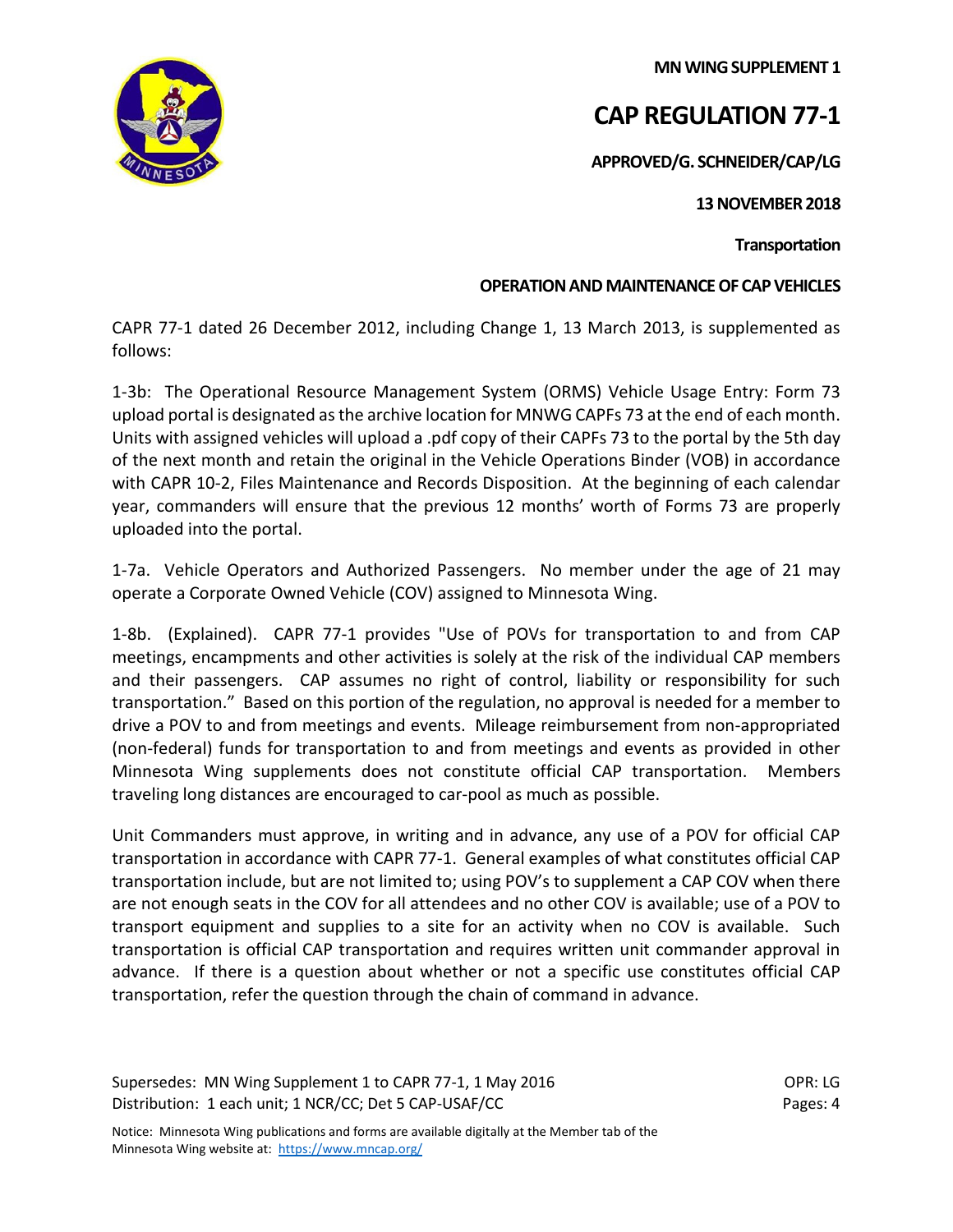POV use during USAF assigned missions requires written unit commander approval in advance, documentation in WMIRS and adherence with all regulatory guidance.

2-2. Vehicle Safety Requirements. MNWG COVs shall have affixed within the interior of the vehicle, and in plain view of the vehicle operator, the following safety stickers/decals:

a. No Smoking

b. No Cell Phone or Texting Use

c. Vehicle Rollover Hazard Warning

d. Vehicle Clearance Height (including antennas and other additions)

Units shall immediately contact the MNWG Transportation Officer for replacement stickers as needed to ensure all four are present at all times.

2-2j: Fire Extinguisher. The State of Minnesota does not require a fire extinguisher to be carried in CAP vehicles. Minnesota Wing vehicles will not have fire extinguishers installed.

2-2k: First Aid Kit. The State of Minnesota does not require a first aid kits to be carried in CAP vehicles. Minnesota Wing vehicles will not have first aid kits installed.

3-1b. MNWG will meet the requirements of CAPR 77-1 for the conduct of manufacturer recommended routine maintenance, in accordance with vehicle manufacturer schedules, through the Valvoline Instant Oil Change Program (VIOCP). All MNWG COVs shall use local Valvoline Oil Change Centers for routine maintenance services. The MNWG VIOC program is described in detail in the Transportation section of the Logistics page of the Wing Intranet. Units without a reasonably close Valvoline Instant Oil Change Center may use another vendor with approval of the MNWG/LG or /LGT. VIOCP may also replace items such as bulbs, wiper blades, air filters, etc. All payments for routine maintenance and COV repairs will be made through NHQ provided Shell payment cards. Copies of invoices showing the Shell transactions will be scanned and forwarded to MNWG/LGT for reconciliation with monthly transaction report. Member performed maintenance, such as oil changes and mechanical vehicle repairs, is prohibited.

3-1c. (Added). COVs shall be washed and waxed semi-annually as directed by the MNWG/LG or /LGT. Make an annotation in the ADDITIONAL COMMENTS section of the CAPF 73 during the month performed.

3-2a. Delegation. MNWG has no designated alternates authorized to sign and submit CAPFs 70, Vehicle Reimbursement Request, to NHQ. Accordingly, all CAPFs 70, along with estimate(s) to be obtained by the unit(s), must be submitted to Wing HQ for processing. Final invoice(s) and evidence of payment for all approved requests will be submitted to Wing HQ no later than 10 days prior to the suspense date provided with the control number issued by NHQ.

3-5. COV Appearance, Identification and Marking: No person shall permanently or semipermanently install any device or marking on COVs without prior permission of the MNWG/LG. Units may affix magnetic mounted devices as necessary to support activities and missions.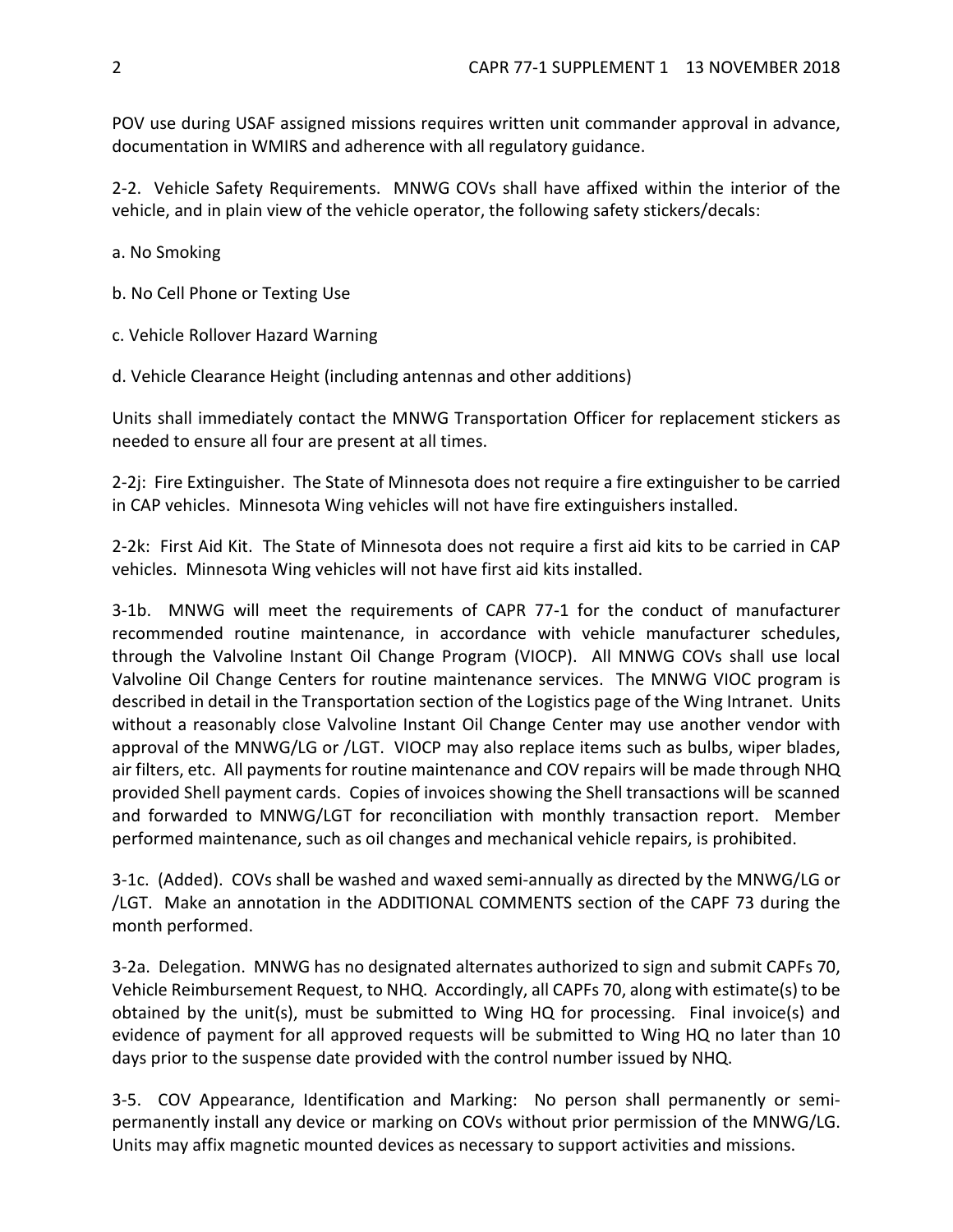3-5c. Light Bars. Light bars are authorized, but not required, for any Minnesota Wing corporate vehicle. Each vehicle light bar must be approved, in writing, by the Wing Commander. Preferred light bar type is LED mini tactical; however, any amber/white light bar is authorized. Use is restricted to off-road only. Sirens and other types of audible alert devices are prohibited.

> JAMES A. GARLOUGH, Colonel, CAP Commander